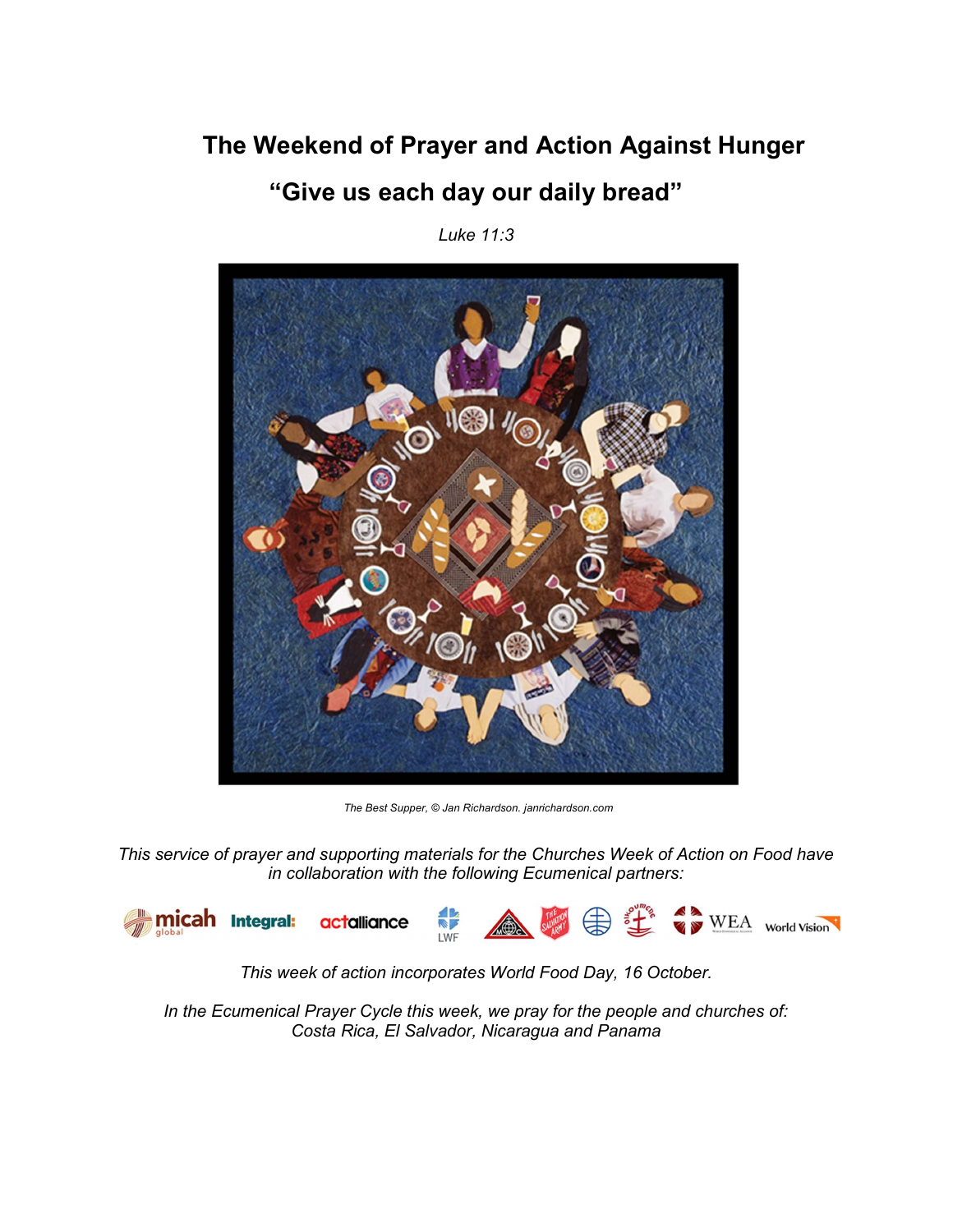## Why We Pray and Act Against Hunger

### The Focus of our Gathering

Across the globe more than 41m people– around half of them children – are at risk of falling into famine in 43 countries. Famine is preventable and has no place in the 21st century. These people are not starving, they are being starved by conflict and violence; by inequality; the impacts of climate change; and by a fight against COVID19 that has left them even further behind.

Time is running out. Action must be taken now to prevent the needless deaths of tens of thousands of children. If the world stands by and does too little too late, children will starve to death. Hunger will also force children and their families to make dangerous survival choices, such as child marriage or child labour, and this will have lasting harmful consequences for girls and boys.

Up to 811 million people were hungry in 2020, up by 161 million from 2019. This is a 25% increase from 2019, which is greater than the total increase over the past 5 years. Hunger increased in all regions in the world. Asia has the largest total number of hungry people, but Africa has the highest proportion of its population.

Everyone is exhausted by the battle to defeat COVID-19, but in the poorest parts of the world families are now literally looking for their next meal. People know the value in coming together to defeat the pandemic and now we must stand together with the most vulnerable to help them survive, whether they are located among the poorest countries in the world or the most wealthy.

So in our time of worship, we focus on the petition for daily provision - "give us each day our daily bread." We have the assurance that in God's economy there is abundance which ensures that our daily needs can be met. Our response therefore is to extend that abundance to all people in all places and at all times.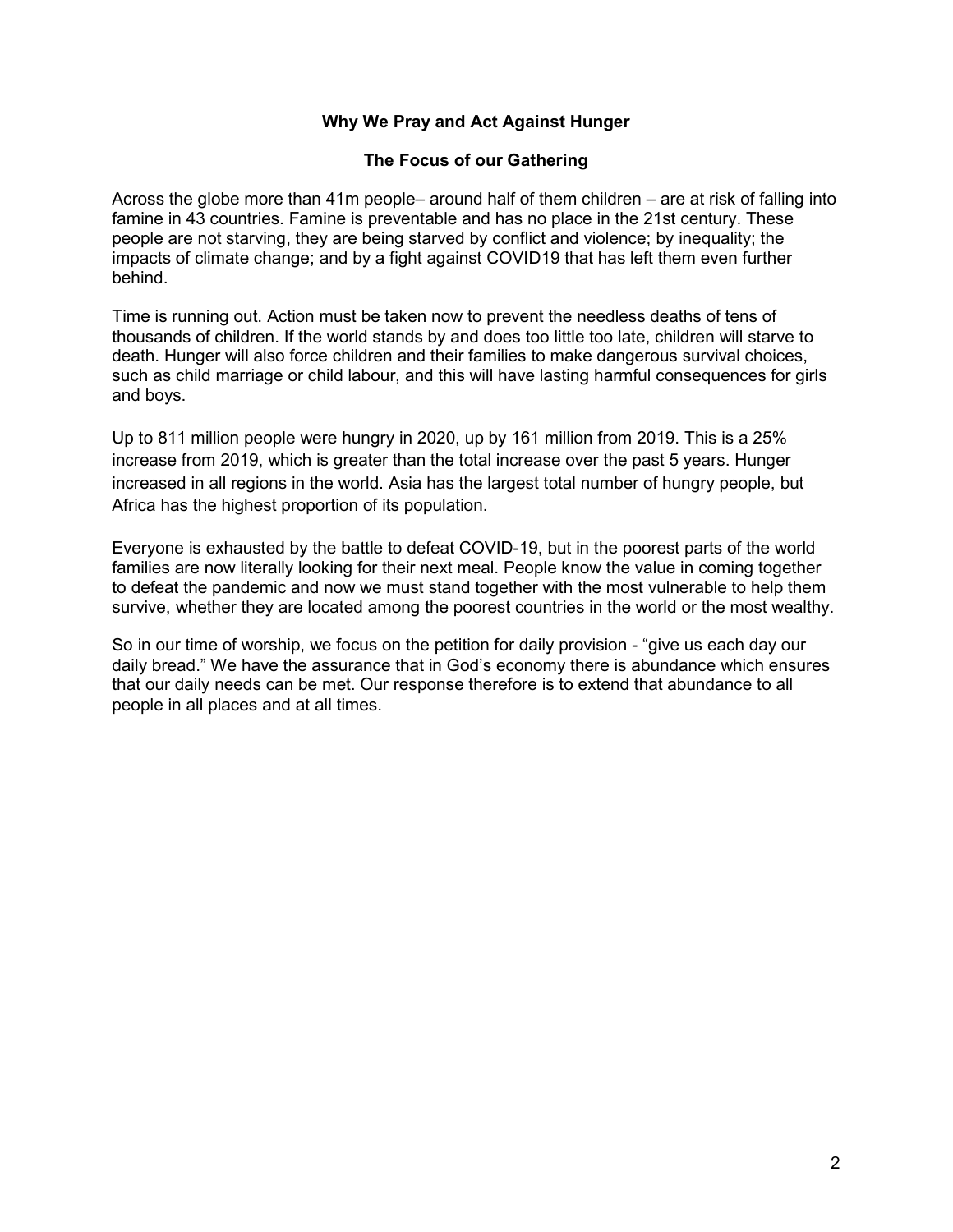# Order of Worship Service

### Notes for Worship Service

For virtual gatherings, a PowerPoint slide has been placed in the spiritual life resource kit for usage.

While gathering, if the worship is being done in person, various fruits (grapes, apples, pears, etc.) and/or pieces of different types of bread shall be distributed to those assembled. In keeping with COVID 19 protocols, these should be prepared in advance as individual servings. Alternatively, persons can also bring their own. If the worship is being done virtually, persons are invited to have their own pieces of bread and/or fruits as listed above.

During the time of gathering in preparation for worship, persons are invited to partake of the fruit/bread. This can be done during the musical prelude whether in person or virtual.

The order of worship allows for a sermon. Alternatively, there are reflection questions that can be used to guide discussions on the Gospel reading.

This order of service is meant to be adopted to fit your confessional context.

While partaking of the food, an individual(s) can read the words below inviting persons to further reflect on the theme of God's abundance from which we all receive our daily provisions.

#### \*\*\*\*\*\*\*\*\*\*\*\*\*\*\*\*\*\*\*\*\*\*\*\*\*

"Taste and see, that the Lord is good!" One of the expressions of God's abundant love for us is with food – tasty, nourishing, satisfying. As you take a bite, enjoy the taste, texture, and flavour of what you are eating. At the same time, offer a word of thanks for God's goodness.

### \*\*\*\*\*\*\*\*\*\*\*\*\*\*\*\*\*\*\*\*\*\*\*\*\*

"I am the bread of Life," Jesus declares. As you chew and swallow this piece of bread, invite Christ to nourish your spirit during this time of worship.

#### \*\*\*\*\*\*\*\*\*\*\*\*\*\*\*\*\*\*\*\*\*\*\*\*\*

God has so abundantly provided for all we could ever need. Yet, so many are left struggling – either due to lack of available, sustainable food - or due to over-availability and misuse. During this worship time, ask the Holy Spirit to reveal how we might be better stewards of our own food resources.

#### \*\*\*\*\*\*\*\*\*\*\*\*\*\*\*\*\*\*\*\*\*\*\*\*\*

We are connected to one another by faith, and our growth is dependent on each other and God. Reflect on your connection with those who are in worship today / in your family or circle of support / in your community. Today, we affirm our need to be connected with one another and with God. It is that connection that unites us as we pray and act against hunger.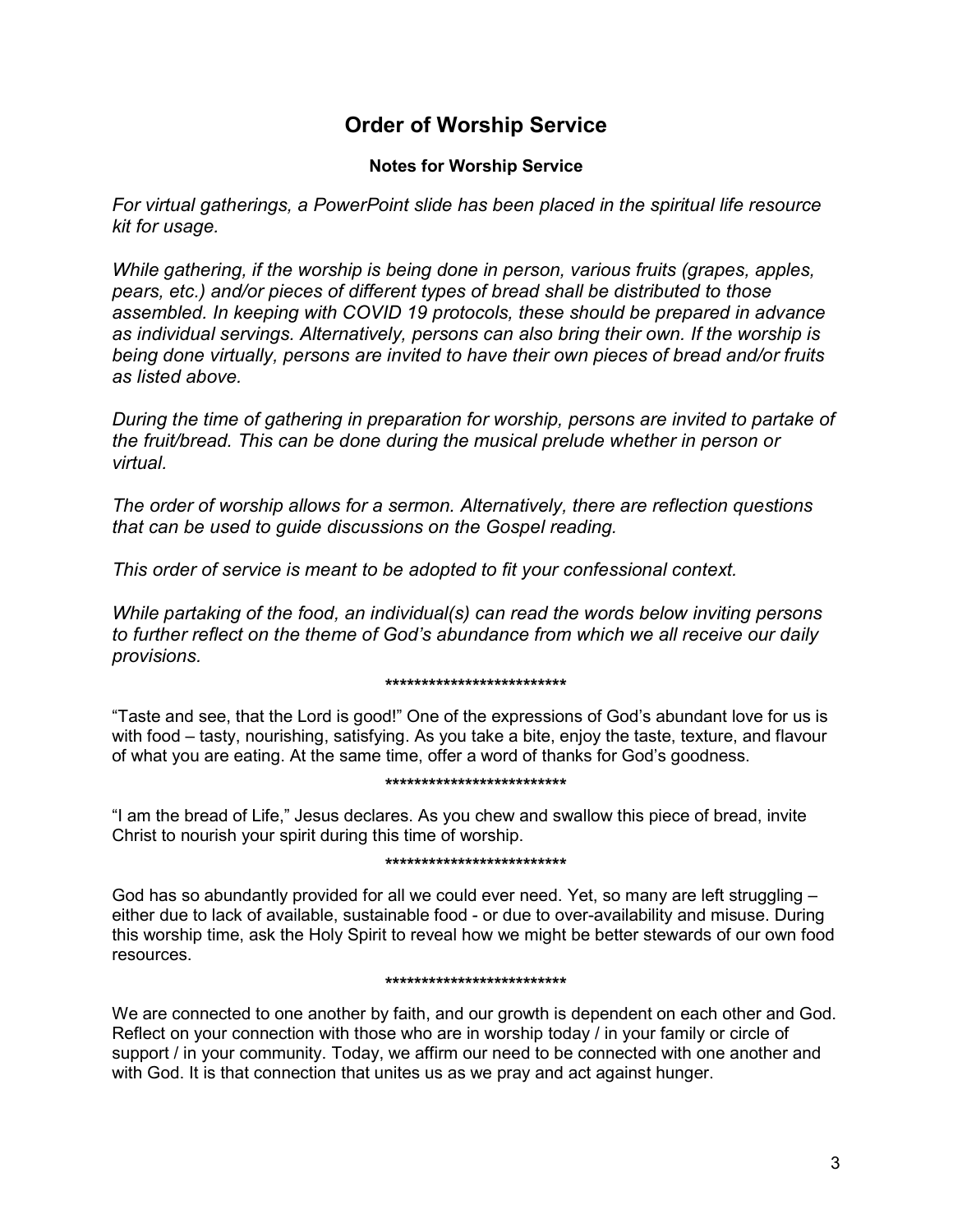# Opening Greeting

(These can be read by various voices located throughout the worship space.)

Hear these words of Jesus:

"I come that you may have life, and have it abundantly…" (John 10:10)

"I am the bread of life. Whoever comes to me will never hunger, and whoever believes in me will never thirst." (John 6:35)

"Blessed are those who hunger and thirst for righteousness, for they will be filled." (Matthew 5:6)

# Opening Prayer

Let us pray:

Hospitable God, You invite us to a great banquet, where no one will hunger, no soul will thirst; where the last will be first, and the humble and mighty will trade places. As we gather for worship this day, nourish our spirits with the abundance of your abiding love. Inspire us to share your abundance with others, knowing that with you there need not be any fear with us. because of a sense of scarcity. Let us welcome those who are strangers with a spirit of hospitality that is radically loving, as you are to us. We pray in the name of the Father, and of the Son and of the Holy Spirit! Amen.

# Opening Hymn/Song/Music:

# Prayer of Confession:

Creator God, we come acknowledging that we have sinned in the ways in which we have misused and abused the life-giving resources that you have placed on the earth.

We confess our failure to recognize the ongoing hunger crisis that exists in our world and our unwillingness to respond to ensure that the hungry are fed and the sick are healed. (Isaiah 58:10)

We confess that we have missed the mark in dismantling systems that promote inequity and injustice that have resulted in widespread hunger and starvation. (Matthew 25:35)

We confess our ingratitude and selfish pride in failing to appreciate that all creation belongs to you, our Lord, and that the very life we have, the surroundings we live in and the food that we receive and have access to is a divine gift from you. (Psalm 24: 1).

We confess before you that we have failed in answering your call to share this gift unconditionally so as to make a difference in the lives of people in need. (James 2:15-19).

Grant us forgiveness, as we confess our sins to you and may your pardoning grace lead us to repentance. As a forgiven and repentant people, may we continually be transformed in the way we behave, the way we consume, the way we treat nature, and the way we treat each other. Empowered and guided by the Holy Spirit, may we be caretakers of the environment as we strive to provide food and sustenance for all and by so doing reflect the shared values of the faith that we profess to follow.

We pray in the name of Jesus Christ, the Lamb of God, who takes away the sins of the world. Amen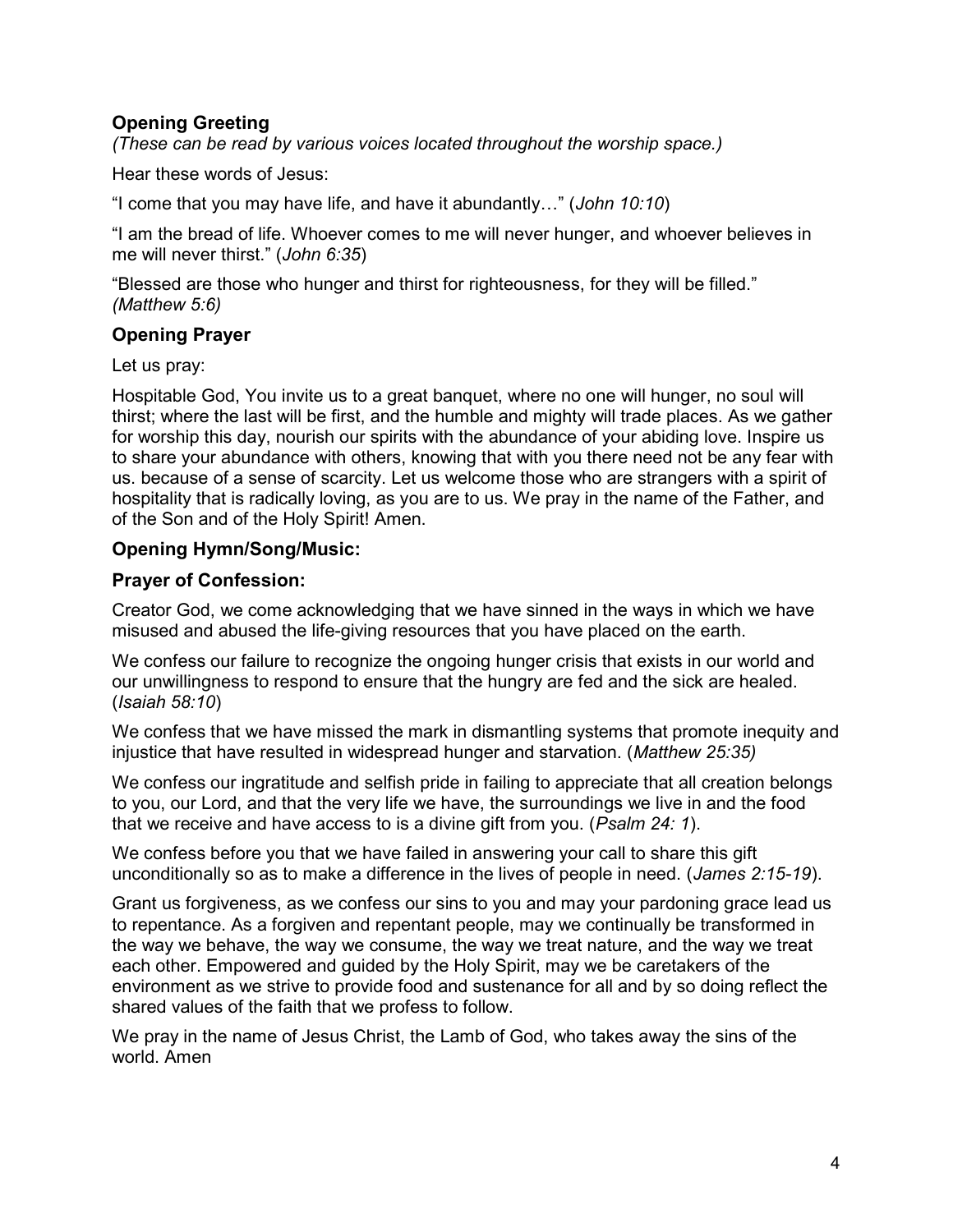## Psalter Reading – Psalm 23

The Lord is my shepherd, I shall not want. He makes me lie down in green pastures; he leads me beside still waters; he restores my soul. He leads me in right paths for his name's sake. Give us each day, our daily bread. From God's abundance, all are fed.

Even though I walk through the darkest valley, I fear no evil;

for you are with me;

your rod and your staff—they comfort me.

### Give us each day, our daily bread. From God's abundance, all are fed.

You prepare a table before me

 in the presence of my enemies; you anoint my head with oil;

my cup overflows.

Give us each day, our daily bread. From God's abundance, all are fed.

Surely goodness and mercy shall follow me all the days of my life,

and I shall dwell in the house of the Lord my whole life long.

Give us each day, our daily bread. From God's abundance, all are fed.

### Prayer for Illumination

God of Abundance, your Word fills our souls with overflowing grace. As we listen to your Word, inspire us through the power of your Holy Spirit, that we may be faithful witnesses to the joy of your kingdom, on earth as in heaven. **Amen.** 

# **Scripture Reading - Luke 11: 1 – 8**

He was praying in a certain place, and after he had finished, one of his disciples said to him, "Lord, teach us to pray, as John taught his disciples." <sup>2</sup>He said to them, "When you pray, say:

Father, hallowed be your name.

Your kingdom come.

Give us each day our daily bread.

And forgive us our sins,

for we ourselves forgive everyone indebted to us.

And do not bring us to the time of trial."

And he said to them, "Suppose one of you has a friend, and you go to him at midnight and say to him, 'Friend, lend me three loaves of bread; for a friend of mine has arrived, and I have nothing to set before him.' And he answers from within, 'Do not bother me; the door has already been locked, and my children are with me in bed; I cannot get up and give you anything.' I tell you, even though he will not get up and give him anything because he is his friend, at least because of his persistence he will get up and give him whatever he needs.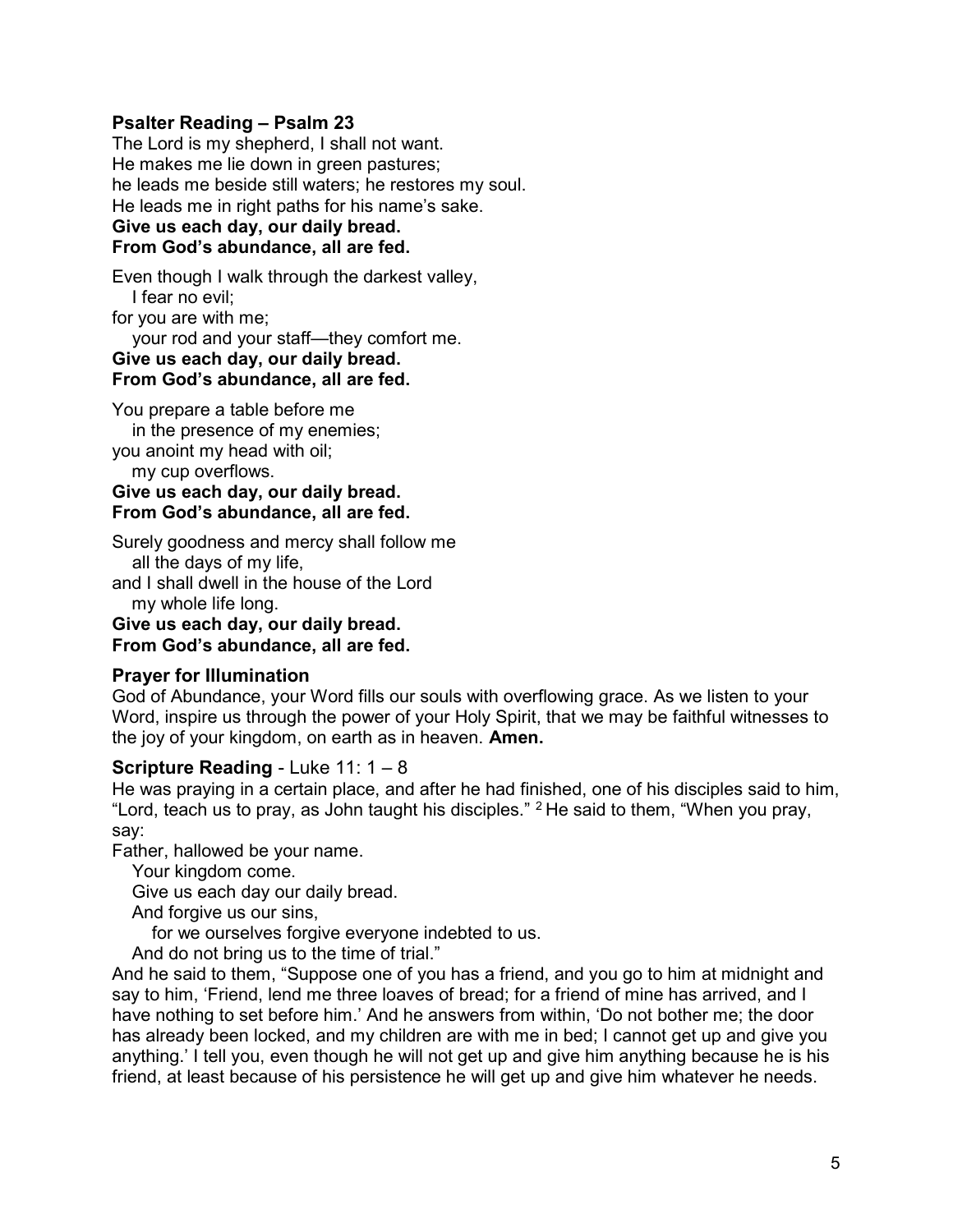# Hymn/Song/Music:

# Sermon/Reflection Questions/Symbolic Actions

As we reflect on the reading from the Gospel of Luke, here are some questions to consider:

- 1. How aware and informed are we of some of the urgent needs of people who are faced with a hunger crisis?
- 2. Hunger can be shameful and belittling causing persons to hide their need from others. How might we express compassion without being offensive?
- 3. In what ways, if any, have we been dismissive of the cries of need for help when they reach our ears?
- 4. As the hungry persist in their call and cry for help, in what ways can we too be persistent in our praying and acting against hunger?
- 5. Do we know of best practises and role models for a way of life that lead toward a world without hunger?

# Hymn/Song/Music

# Response to the Word<sup>1</sup>

God in the Spirit revealed in Jesus Christ, calls us by grace

### to be renewed in the image of our Creator, that we may be one in divine love for the world.

Today is the day

God cares for the integrity of creation, wills the healing and wholeness of all life, weeps at the plunder of earth's goodness.

# And so shall we.

Today is the day

God embraces all hues of humanity,

delights in diversity and difference,

favors solidarity transforming strangers into friends.

### And so shall we.

Today is the day

God cries with the masses of starving people, despises growing disparity between rich and poor, demands justice for workers in the marketplace.

# And so shall we.

Today is the day

God deplores violence in our homes and streets,

rebukes the world's warring madness,

humbles the powerful and lifts up the lowly.

### And so shall we.

 $\overline{a}$ 

<sup>&</sup>lt;sup>1</sup> "A Companion Litany to Our Social Creed" of the United Methodist Church. The "World Methodist Social Affirmation" (aka "Our Social Creed") was adopted by the World Methodist Council in Nairobi, Kenya in 1986. From The Book of Discipline of The United Methodist Church - 2016. Copyright 2016 by The United Methodist Publishing House. Used by permission.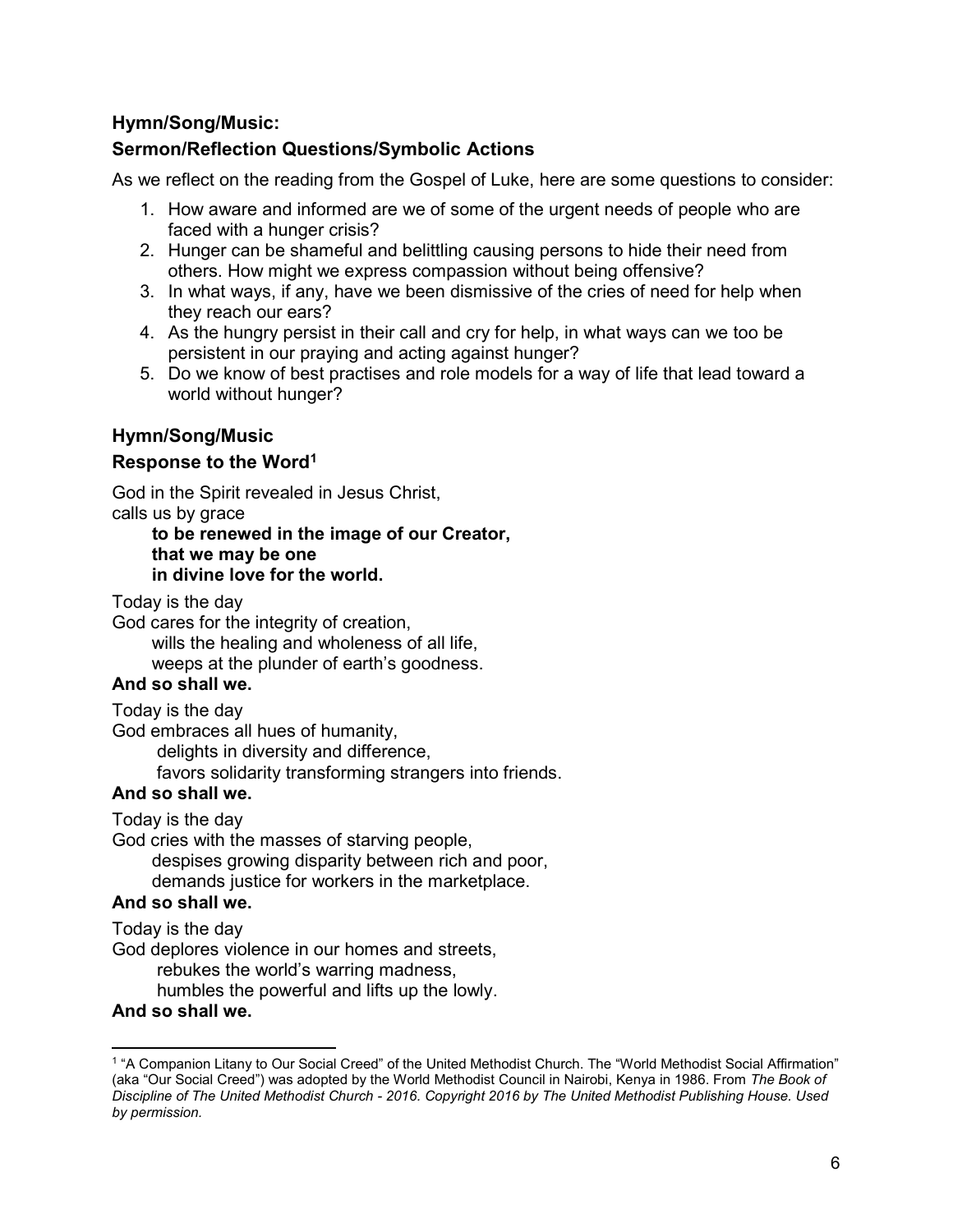Today is the day

God calls for nations and peoples to live in peace,

 celebrates where justice and mercy embrace, exults when the wolf grazes with the lamb.

# And so shall we.

Today is the day God brings good news to the poor, proclaims release to the captives, gives sight to the blind, and sets the oppressed free. And so shall we. Amen.

# Hymn/Song/Music

# Prayers of Intercession<sup>2</sup>

God, at whose bidding the earth came into being Who promised and provides seedtime and harvest Who is faithful and loving to all he has made Give us each day our daily bread.

Christ, whose food was to do the will of the one who sent you Inspire our hearts with desire to serve your purposes That through us the poor and oppressed may be released

# Give us each day our daily bread.

Bread of life, Word made flesh Make your truth known in places where injustice prevails Speak through us to challenge greed and inequality Give us each day our daily bread.

God and Father of all humanity May we welcome those whom others might call stranger So that in plenty or need, no-one need be excluded Give us each day our daily bread.

The Lord's Prayer (Invite to pray in one's own language)

# Closing Hymn/Song/Music:

# Sending Forth / Benediction

You give us each day our daily bread, O God. As you have filled us with good things,

may we never close our hearts to those who are hungry, homeless, and poor. Let us go forth in your love to abundantly welcome and nourish in spirit and body those who seek to know you.

And, "now, to God, who is able to do immeasurably more than all we ask or imagine," be all honour and glory, today and always. Amen.

 $2$  Faith in Foodbanks: Resources for Churches, Joint Public Issues Team: on behalf of the Baptist Union of Great Britain, the Methodist Church, the United Reformed Church and Church Action on Poverty. www.jointpublicissues.org.uk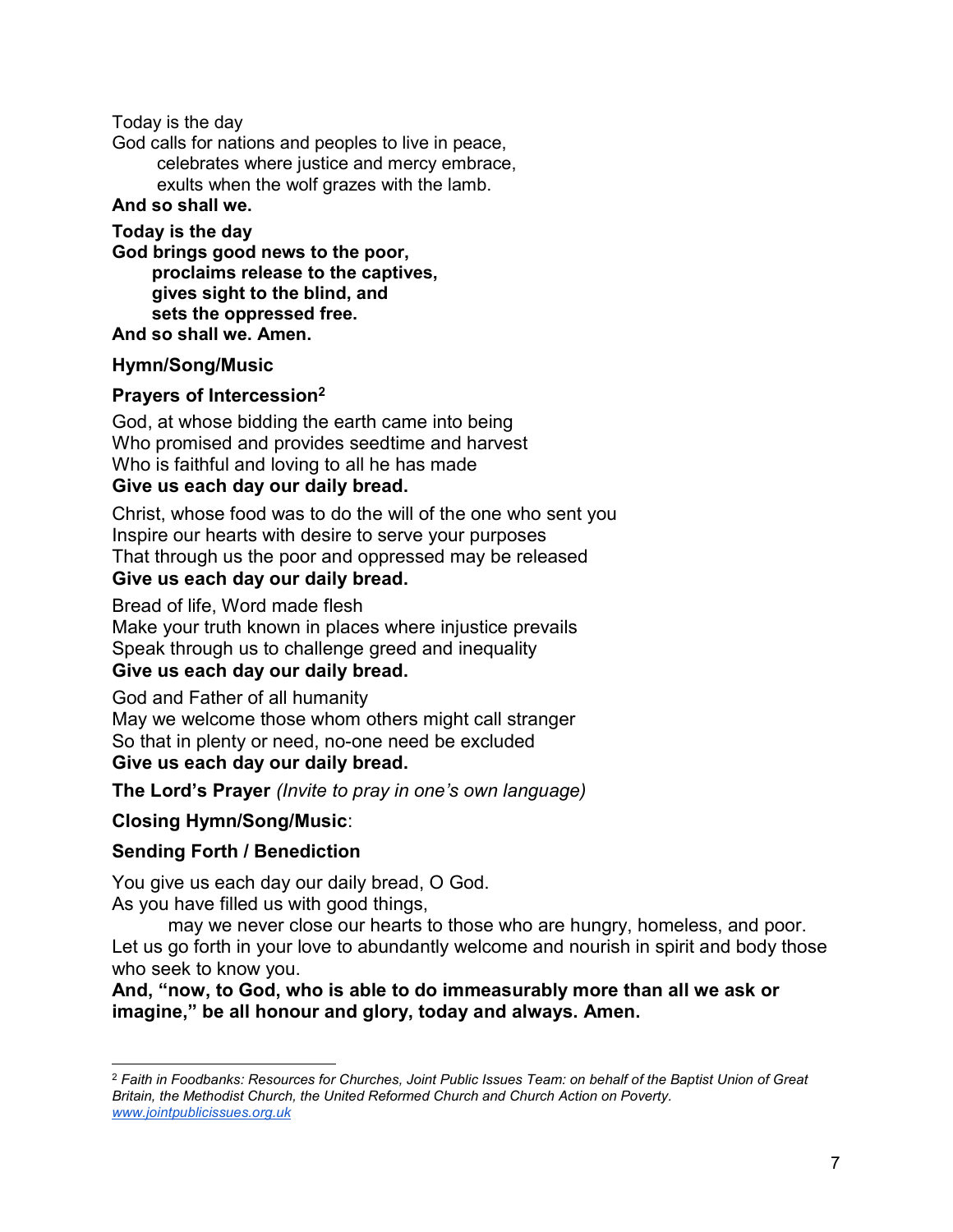# Hymns/Songs/Music Suggestions

# ADDITIONAL MUSICAL SELECTIONS:

# "For Everyone Born (A Place at the Table)"

Shirley Erena Murray © 1998 Hope Publishing Company

# "Until All Are Fed"

Lyrics: Bryan McFarland & Tommy Brown. Music: Bryan McFarland. © General Board of Global Ministries t/a GBGMusik, Atlanta, USA.

"Se och smaka" (Taste and see) by Tomas Boström, Sweden Hosanna – Ecumenical Songs for Justice and Peace © 2016 WCC Publications, p. 69

# "I'm Gonna Sit at the Welcome Table"

African American traditional, public domain

## "Ven a la mesa"

Latin America, anonymous author

## "La mesa de la paz"

Collective creation at a Red Crearte workshop in Cuba in 2008, sponsored by WCC

# "Come Along, the Feast is Ready"

Music: Slovene folk song "Kaj boš, Janko, jutri delal". Words and folk song adaptation © Áine Pederson Lee. See the 2019 World Day of Prayer resources

"Bendice, Señor, nuestro pan" Music and text: anonymous from Argentina.

# "Come to the Water"

Text: Isaiah 55:1,2; Matthew 11:28-30; John Foley, SJ. Tune: John Foley, SJ © 1978 John B. Foley, SJ, and OCP, Portland, USA

# "All Things Are Ready"

Charles Hutchinson Gabriel, 1895; public domain

# "Be Known to Us in Breaking Bread"

James Montgomery, 1825 altered. Suggested tune: ST. AGNES

# "Let Us Break Bread Together"

African American traditional, public domain

# "Christ For the World We Sing"

Music: Felice de Giardini, 1769. Words: Samuel Wolcott, 1869. The United Methodist Hymnal # 568

# "Come, Sinners to the Gospel Feast"

Music: Katholisches Gesangbuch, ca. 1774; adapt. From Metrical Psalter, 1855. Words: Charles Wesley, 1747 (Lk. 14:16-24). The United Methodist Hymnal # 616

# "Jesu, Jesu, Fill Us With Your Love"

Music: Ghana folk song, arranged by Tom Colvin. Words: Tom Colvin © 1969 and 1989 Hope Publishing Company